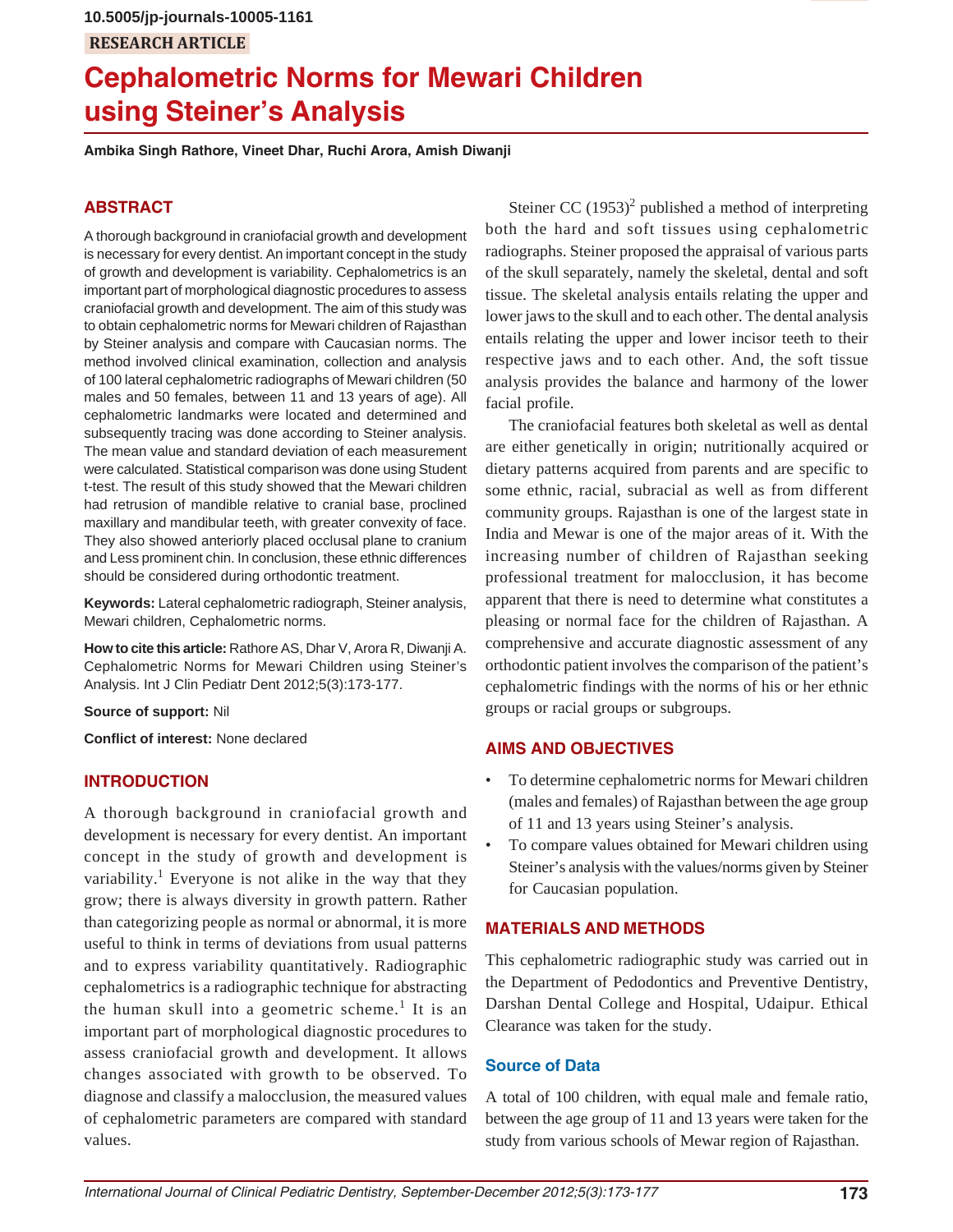#### **Method of Collection of Data**

#### *Inclusion Criteria*

- Subjects with Angle's class I occlusion
- Normal overjet and overbite
- No crossbite
- Competent lips
- To ascertain the place of origin of the subject, the family linkage of each subject was traced up to three generations
- Subjects with history of systemic disease were excluded from the study
- Consent from the parents of each subject was taken after explaining the nature and purpose of radiograph.

# **Radiographic Technique**

To have standardized cephalometric radiographs, it becomes important that all the radiographs should have similar patient orientation and also same amount of magnification. For this purpose all the lateral cephalometric radiographs were taken from the standardized Ortho Ralix 9200, Gendex OPG machine with a Cephalostat (Dentsply Italia, Italy) on a standard Kodak C-MAT Green sensitive  $8 \times 10$  inch film with an anodeto-midsubject distance of 5 feet. Subjects were asked to look straight in a long mirror which was placed in front of them and plumb line was placed on right side of the subject to obtain natural head position (Fig. 1). Thyroid shield and lead apron was worn by the subject to reduce radiation exposure (Fig. 2). All the films were exposed with 80 KVp, 7.5 mA and an exposure time of 2.5 seconds.

All the radiographs were traced on a standard matte acetate tracing paper in a random order by a single operator in order to reduce bias (Figs 3 and 4). Each landmark and point was rechecked and then Steiner's analysis was done.



**Fig. 1:** Lateral cephalogram



**Fig. 2:** Subject positioning for lateral cephalometric projection



**Fig. 3:** Equipments used for tracing: Lead acetate tracing paper, paper clips, metal scale, erazer, protractor, pencil



**Fig. 4:** Steiner's analysis

#### **RESULTS**

The collected data was analyzed statistically using SPSS software (version 10 Inc Chicago, IL). The mean value and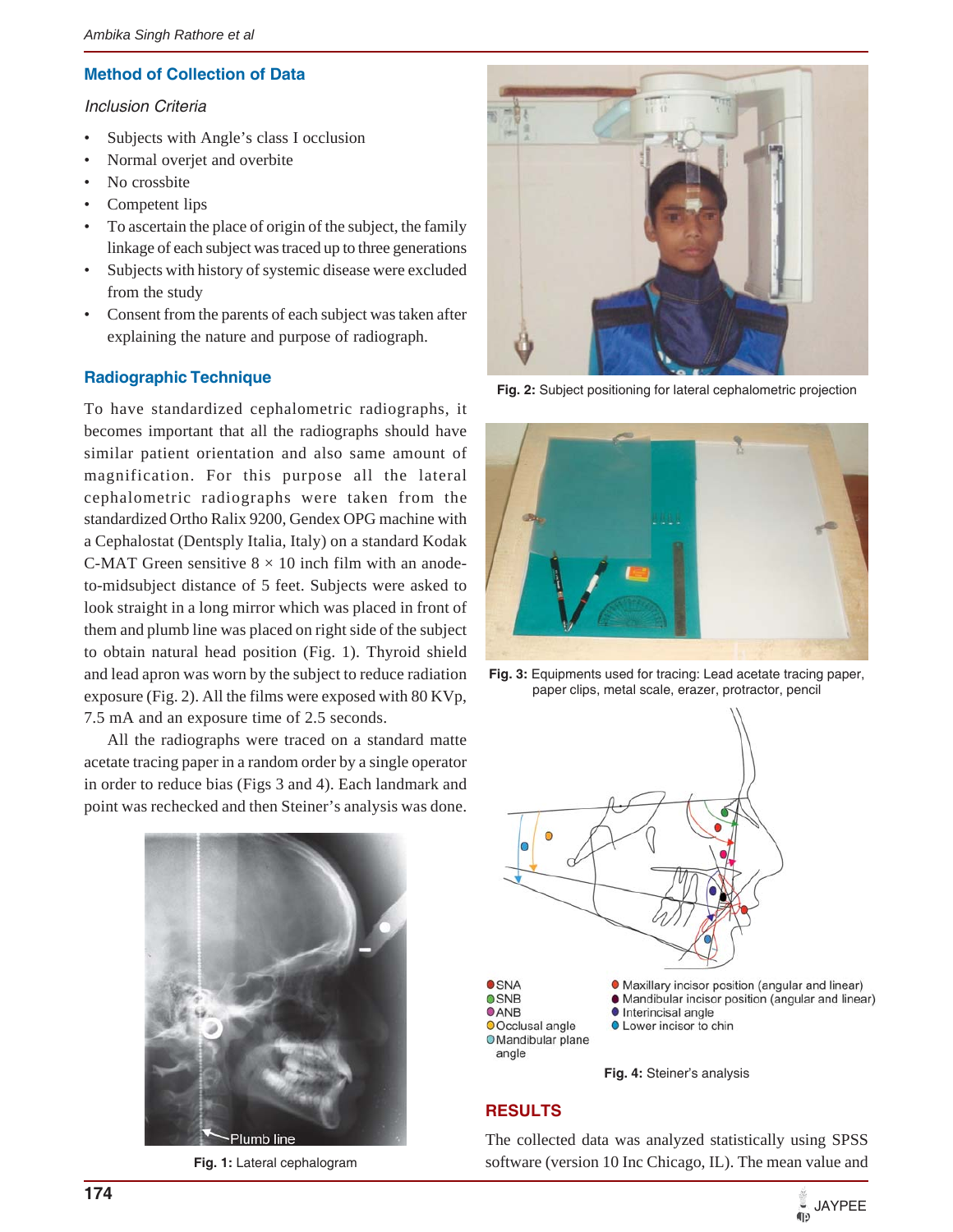| <b>Table 1:</b> Cephalometric norms for Mewari children using Steiner's analysis (derived from 100 children)                             |                                                                                        |                                                                                         |                                                                                                                 |                                                                                                      |  |  |  |
|------------------------------------------------------------------------------------------------------------------------------------------|----------------------------------------------------------------------------------------|-----------------------------------------------------------------------------------------|-----------------------------------------------------------------------------------------------------------------|------------------------------------------------------------------------------------------------------|--|--|--|
| <b>Parameters</b>                                                                                                                        | Min                                                                                    | Max                                                                                     | Mean                                                                                                            | <b>SD</b>                                                                                            |  |  |  |
| SNA angle<br>SNB angle<br>ANB angle<br>Occlusal angle<br>Mandibular plane angle<br>Maxillary incisor (angular)<br>Maxillary incisor (mm) | $74^\circ$<br>$70^\circ$<br>$1^{\circ}$<br>$14^\circ$<br>$24^\circ$<br>$14^\circ$<br>0 | $88^\circ$<br>$86^\circ$<br>$7^\circ$<br>$24^{\circ}$<br>$33^\circ$<br>$34^\circ$<br>11 | $81.06^\circ$<br>$77.15^{\circ}$<br>$3.05^\circ$<br>$19.73^{\circ}$<br>$30.36^\circ$<br>$23.98^{\circ}$<br>5.11 | $2.93^\circ$<br>$2.52^\circ$<br>$1.38^\circ$<br>$1.52^\circ$<br>$1.59^\circ$<br>$5.19^\circ$<br>2.39 |  |  |  |
| Mandibular incisor (angular)<br>Mandibular incisor (mm)<br>Interincisal incisor angle<br>Lower incisor to chin (mm)                      | $18^\circ$<br>$105^\circ$<br>$-2$                                                      | $38^\circ$<br>12<br>$138^\circ$<br>4.5                                                  | $28.36^\circ$<br>5.345<br>123.63°<br>1.71                                                                       | $4.18^\circ$<br>2.07<br>$7.19^\circ$<br>1.38                                                         |  |  |  |

| Table 2: Comparison of measurements between Mewari children |  |
|-------------------------------------------------------------|--|
| and measurements given by Steiner's analysis                |  |

| <b>Parameters</b>            | t-value  | p-value     |  |
|------------------------------|----------|-------------|--|
| SNA angle                    | $-3.20$  | < 0.01      |  |
| SNB angle                    | $-4.37$  | < 0.01      |  |
| ANB angle                    | 7.60     | < 0.01      |  |
| Occlusal angle               | 37.69    | < 0.01      |  |
| Mandibular plane angle       | $-10.31$ | < 0.01      |  |
| Maxillary incisor (angular)  | 3.81     | $\leq 0.01$ |  |
| Mandibular incisor (mm)      | 4.66     | < 0.01      |  |
| Mandibular incisor (angular) | 8.03     | < 0.01      |  |
| Mandibular incisor (mm)      | 6.49     | < 0.01      |  |
| Interincisal angle           | $-8.85$  | $≤0.01$     |  |
| Lower incisor to chin (mm)   | $-16.54$ | $≤0.01$     |  |

Student t-test (p-value  $\leq 0.01$ , significant, nonsignificant)

standard deviation of each measurement were calculated (Table 1). Student t-test was used to compare measurements of Mewari children with measurements given by Steiner (Table 2).

# **DISCUSSION**

This study was carried out to determine cephalometric norms for Mewari children of Rajasthan between the age group of 11 and 13 years. The ranges of most of the dimensions of the present study were significantly different than those obtained by Steiner, although all selected individuals had a pleasant appearance and good facial harmony.

*SNA angle:* The mean value of SNA angle in the present study was slightly less in Mewari children, i.e.  $(81.06^{\circ} \pm$ 2.93°) than those presented by Steiner  $(82 \pm 2^{\circ})$ , indicating maxillary retrusion relative to cranial base for Mewari children as compare to those given by Steiner. The measurement of SNA angle for Mewari children (81.06  $\pm$  $2.93^{\circ}$ ) is in agreement with the study done by Chandranee<sup>3</sup> (1982) on North Indian children (SNA-81.6°).

*SNB angle:* The mean value of SNB angle in the present study was significantly less in Mewari children (77.15 $\degree$  ± 2.52°) than those presented by Steiner  $(80 \pm 2^{\circ})$ ,<sup>2</sup> indicating mandibular retrusion relative to cranial base. The SNB angle found in present study is in agreement with the studies done

by Chandranee<sup>3</sup> (1982), (SNB-78.5 $^{\circ}$ ) and Kharbanda OP<sup>4</sup> et al, (1989), (SNB-78.52°) on North Indian and Aryo-Dravidians respectively.

*ANB angle:* The mean value of ANB angles for Mewari  $(3.05 \pm 1.38^{\circ})$  children was slightly more than those presented by Steiner<sup>2</sup> (2°), indicating greater convexity. This is in agreement with the study done by Chandranee<sup>3</sup> (1982) on North Indian children (ANB-3.12°), Anuradha<sup>5</sup> et al (1990) on North Indian preschool children (4.95 $^{\circ}$ ) and Abraham KK<sup>6</sup> in (2001) on children of South Kanara (ANB- 3.2°) significant difference of ANB angle in all these studies was found when compared with those presented by Steiner.

*Occlusal plane angle:* In the present study, the mean of occlusal plane angle for Mewari (19.73 $\degree$  ± 1.52 $\degree$ ) children showed a significant difference than measurements given by Steiner  $(14^{\circ})$ .<sup>2</sup> This indicates more anteriorly placed occlusal plane as compared to those given by Steiner. This is in agreement with the study done by Anuradha<sup>5</sup> et al (1990) on North Indian preschool children (occlusal angle— 21.7°) which is greater than those presented by Steiner.

Mandibular plane angle suggests growth patterns in individuals, the mean values of this angle for Mewari  $(30.36 \pm 1.59^{\circ})$  children was slightly less than those presented by Steiner<sup>2</sup> (32 $^{\circ}$ ). This finding is in agreement with the study done by  $Josh<sup>7</sup>$  (1975) on dentofacial patterns of Gurkhas (mandibular plane angle—29.7°) and Kannappan  $JG<sup>8</sup>$  et al (1976) on Madras population (mandibular plane angle–31.0°), where mandibular plane angle was lesser than the value given by Steiner.

Maxillary incisor position represents the relative location and axial inclination of the upper incisors.

The upper incisor to N-A reading in degrees indicates the relative angular relationship of the upper incisor teeth to N-A line, the mean value of maxillary incisor position in degrees in present study for Mewari  $(23.98 \pm 5.19^{\circ})$  children is significantly higher than those presented by Steiner indicating more labial inclination of maxillary teeth in Mewari children.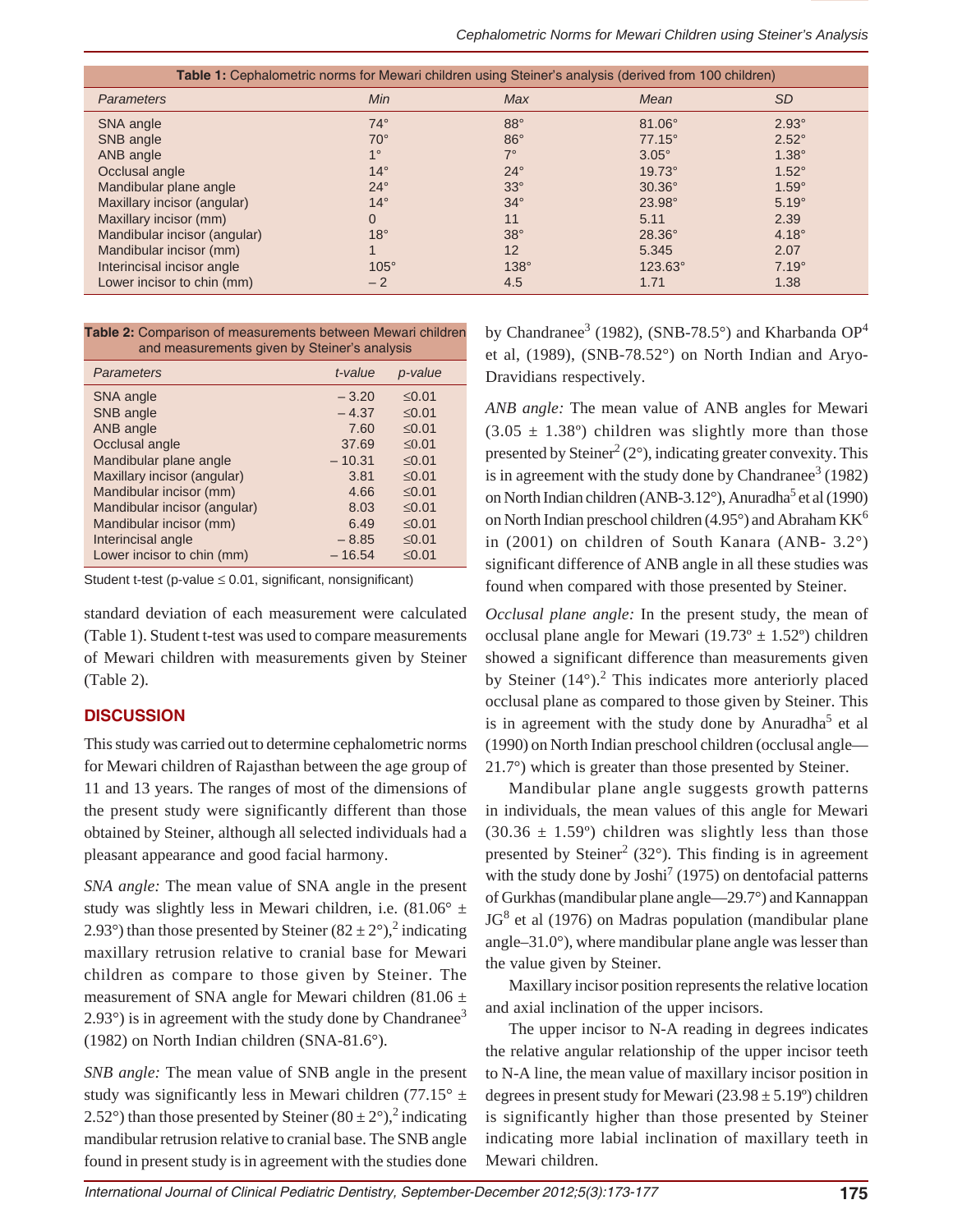The upper incisors to N-A reading in millimeters provides information on the relative forward or backward positioning of the incisor teeth to N-A line, the mean value in present study for Mewari  $(5.11 \pm 2.39 \text{ mm})$  children is significantly higher than those presented by Steiner indicating more forward positioning of maxillary teeth in Mewari and children.

This finding is in agreement with the study done by Valiathan  $A^9$  (1975) on Indian population in which she had concluded that the teeth of people from India were more labially placed. This finding is also in agreement with the study done by Kannappan  $JG<sup>8</sup>$  et al (1976) on Madras population (Angular measurement—23.5°, linear measurement—4.2 mm) and also study done by Chandranee<sup>3</sup> (1982) on North Indian children (angular measurement- 24.9°, linear measurement-4.9 mm) where both the angular and linear measurements were more as compared to those given by Steiner.

Mandibular incisor position represents the relative anteroposterior location and angulation of the lower incisor teeth.

The lower incisor to N-B line in degrees indicates relative angular relation. The mean value of mandibular incisor position in degrees in present study for Mewari  $(28.36 \pm 4.18^{\circ})$  children is significantly higher than those presented by Steiner indicating more labial inclination of mandibular teeth in Mewari children.

The lower incisors to N-B reading in millimeters provides information on the relative forward or backward positioning of the incisor teeth to N-B line, the mean values in present study for Mewari (5.34  $\pm$  2.07 mm) children is significantly higher than those presented by Steiner, indicating more forward positioning of mandibular teeth in Mewari children.

This finding is in agreement with the study done by Valiathan  $A^9$  (1975), Valiathan  $A^{10}$  (1976) on Indian population in which she had concluded that the incisor teeth of people from India were more labially placed. This finding is also in agreement with the study done by Kannappan  $JG^8$ et al (1976) on Madras population (angular measurement-26°, linear measurement—5.2 mm) and also in a study done by Chandranee<sup>3</sup> (1982) on North Indian children (angular measurement—27.8° and linear measurement 6 mm) where both the angular and linear measurements were more as compared to that given by Steiner.

Interincisal angle relates the relative position of the upper incisor to that of the lower incisors. The mean value of interincisal angle in present study for Mewari (123.63  $\pm$ 7.19º) children is significantly lower than those given by Steiner, indicating proclined maxillary and mandibular teeth.

This finding is in agreement with the study done by Nanda  $R^{11}$  et al (1969) on North Indians in which they had

reported acute interincisal angle suggesting more vertical incisors in North Indians, Valiathan  $A<sup>9</sup>$  (1975) on Indian population (Interincisal angle-119°) in which she had concluded that the incisor teeth of people from India were more labially placed.

This finding is also in agreement with the study done by Elbe  $P^{12}$  et al (2000) in which it was found that interincisal angle was less for North Indians as compared to Caucasians and was concluded that North Indians have more proclined lower incisors as compared to Caucasians.

Lower incisor to chin indicates the prominence of chin when compared with lower incisors. The mean value of lower incisor to chin in present study for Mewari  $(1.71 \pm 1.38 \text{ mm})$  children is significantly lesser than those presented by Steiner (4 mm), indicating less prominence of chin to lower incisors for Mewari children as compared to those given by Steiner.

# **CONCLUSION**

- Mewari children showed retrusion of mandible relative to cranial base
- Greater convexity of face was found for Mewari children
- Mewari children showed anteriorly placed occlusal plane to cranium
- Mewari children showed proclined maxillary and mandibular teeth
- Less prominent chin was found for Mewari children.

# **REFERENCES**

- 1. Moyers, RE. Analysis of craniofacial skeleton: Cephalometrics. Handbook of orthodontics for the student and the general practitioner. Chicago: Year Book Medical Publishers Inc; 1988. 247 p.
- 2. Steiner CC. Cephalometric for you and me. American Journal of Orthodontics 1953;39(10):729-754.
- 3. Chandranee,NJ. Roentgenographic cephalometric study of children and permanent dentition. MDS thesis, PGI Chandigarh; 1982.
- 4. Kharbanda OP, Sidhu SS, Sundaram KR. Cephalometric profile of Aryo-Dravidians Part II. J Indian Orthodontic Society 1989;20:89-94.
- 5. Anuradha, Taneja JR, Chopra SL, Gupta A. Steiner's norms for North Indian preschool children. J Indian Soc of Pedod and Prev Dent 1990 March;8:108-109.
- 6. Abraham KK (Department of Pedodontics and Preventive Dentistry, College of Dental Surgery, Manipal), Tandon S, Paul U. Selected cephalometric norms in south Kanara children. J Indian Soc Pedod Prev Dent 2000 Sep;18(3):95-102.
- 7. Joshi MR. Dentofacial characteristics of a group of Gurkhas. J Indian Orthod Soc 1975;7(4):3-12.
- 8. Kannappan JG, Balasubramaniam MR. Cephalometric norms for Madras city population. J Ind Dent Assoc 1976;48:359-362.
- 9. Valiathan A. Downs' cephalometric analysis on adults from India. J Indian Dent Assoc 1974 Nov;46(11):437-441.